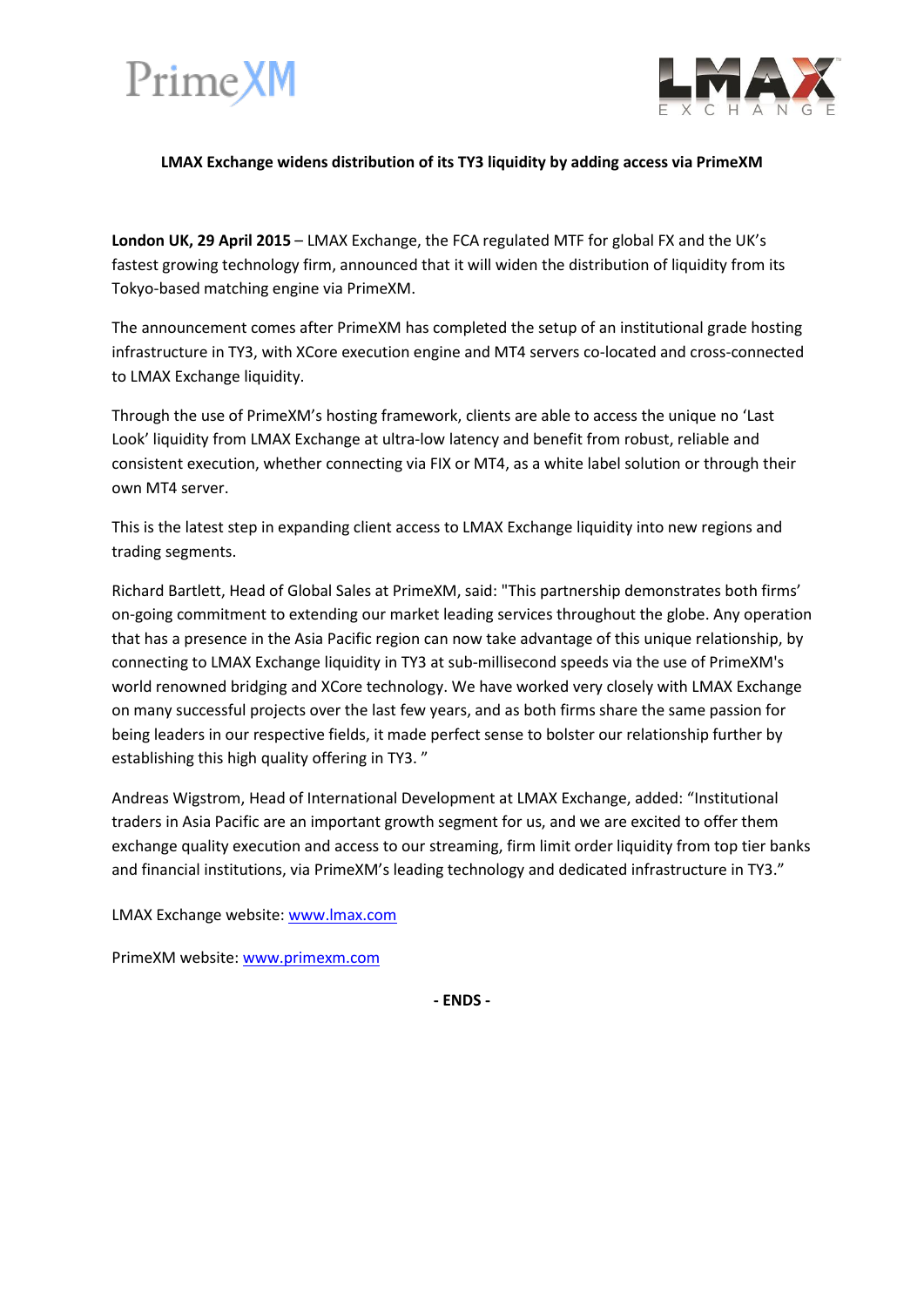# PrimeXM

Notes to Editors



## **About LMAX Exchange:**

Ranked No.1 fastest growing technology firm in Britain (2014 Sunday Times, Tech Track 100), LMAX Exchange is the leading MTF for FX, authorised and regulated by the FCA. Servicing retail brokers, funds, corporates, asset managers and banks, LMAX Exchange delivers a unique vision for global FX trading - a transparent, neutral, level playing field for all market participants, regardless of status, size or activity levels.

The LMAX Exchange OPEN order book is driven by streaming, no 'Last Look' limit orders supplied by General Member liquidity providers. LMAX Exchange offers a range of key products, including spot FX, precious metals, commodities and equity indices, with complete pre and post-trade transparency and order execution where no 'last look' is standard. Orders are executed in strict price/time priority at an average speed of 4ms.

LMAX Exchange – the emerging benchmark for global FX.

### **Awards:**

## **#1 Fastest Growing Tech Company in the UK – 2014 Sunday Times Tech Track 100**

2015 Best FX Trading Venue - ECN/MTF - WSL Institutional Trading Awards 2014 Best Margin Sector Platform - Profit & Loss Readers' Choice Awards 2014 Best FX Trading Venue - ECN/MTF - WSL Institutional Trading Awards 2014 Best Infrastructure/Technology Initiative - WSL Institutional Trading Awards 2013 #15 Fastest Growing Tech Company in the UK - Sunday Times Tech Track 100 2013 Best Overall Testing Project - The European Software Testing Awards 2013 Best Executing Venue - Forex Magnates Awards 2013 Best Margin Sector Platform - Profit & Loss Readers' Choice Awards 2013 Best FX Trading Platform - ECN/MTF - WSL Institutional Trading Awards 2011 Best Trading System - Financial Sector Technology Awards 2011 Oracle's "Duke's Choice" - Innovative Programming Framework Award

LMAX Limited operates a multilateral trading facility (MTF). Authorised and regulated by the Financial Conduct Authority, FCA Registered no. 509778.

#### [www.lmax.com](http://www.lmax.com/)

## **About PrimeXM:**

PrimeXM is a Swiss based technology provider, recognized globally as a leader in bridge aggregation and institutional grade hosting solutions, providing bespoke ultra-low latency set-ups for FX Brokers, Banks, LPs, Hedge Funds and Asset Management firms. Their main offering, the "XCore", is a state of the art execution engine, co-located and cross-connected to over 50 tier-one LPs and industry leading market makers; allowing clients to facilitate connectivity at sub-millisecond speeds, to virtually any liquidity sources and front end trading platforms.

PrimeXM's technology offering enables brokers to compose, customize and distribute their own liquidity to other entities as well as individuals. Their highly advanced trading software is coupled